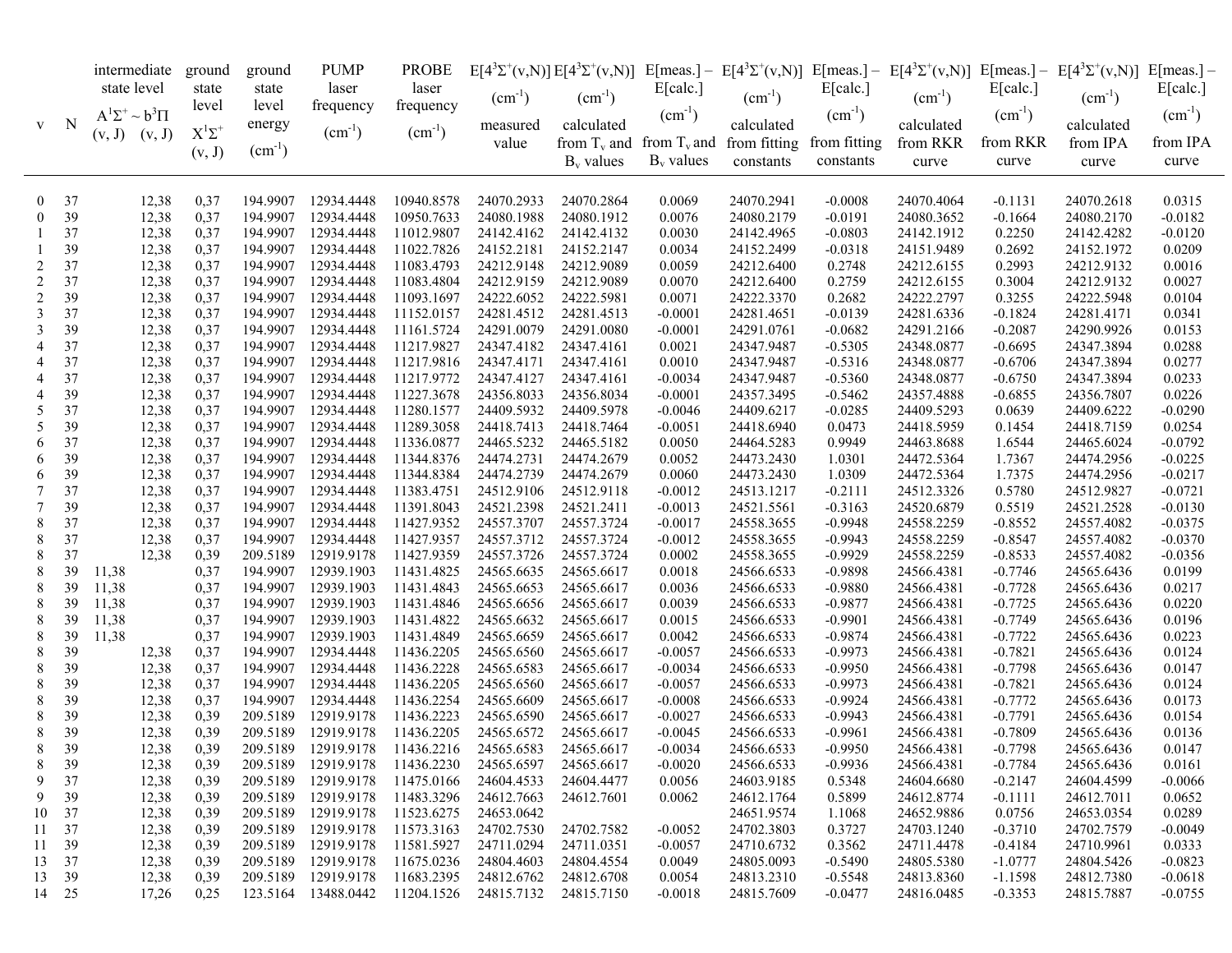| 14 | 27        |             | 17,26 | 0,25 | 123.5164 | 13488.0442               | 11209.8090               | 24821.3696               | 24821.3716 | $-0.0020$ | 24821.4211               | $-0.0515$              | 24821.7277 | -0.3581   | 24821.4278 | $-0.0582$ |
|----|-----------|-------------|-------|------|----------|--------------------------|--------------------------|--------------------------|------------|-----------|--------------------------|------------------------|------------|-----------|------------|-----------|
| 15 | 37        |             | 12,38 | 0,37 | 194.9907 | 12934.4448               | 11778.3040               | 24907.7395               | 24907.7350 | 0.0045    | 24907.3813               | 0.3582                 | 24907.4584 | 0.2811    | 24907.6421 | 0.0974    |
| 15 | 39        |             | 12,38 | 0,37 | 194.9907 | 12934.4448               | 11786.4521               | 24915.8876               | 24915.8826 | 0.0050    | 24915.5101               | 0.3775                 | 24915.6106 | 0.2770    | 24915.7755 | 0.1121    |
| 16 | 14        |             | 15,15 | 0,14 | 81.7995  | 13269.6738               | 11545.0534               | 24896.5267               | 24896.5084 | 0.0183    | 24896.2089               | 0.3178                 | 24896.1124 | 0.4143    | 24896.5008 | 0.0259    |
| 16 | 14        |             | 15,15 | 0,16 | 87.6831  | 13263.7902               | 11545.0557               | 24896.5290               | 24896.5084 | 0.0206    | 24896.2089               | 0.3201                 | 24896.1124 | 0.4166    | 24896.5008 | 0.0283    |
| 16 | -16       |             | 15,15 | 0,16 | 87.6831  | 13263.7902               | 11548.3381               | 24899.8114               | 24899.7966 | 0.0148    | 24899.4985               | 0.3129                 | 24899.3904 | 0.4210    | 24899.7867 | 0.0247    |
| 16 | 25        |             | 17,26 | 0,25 | 123.5164 | 13488.0442               | 11308.2397               | 24919.8003               | 24919.8079 | $-0.0076$ | 24919.5188               | 0.2815                 | 24919.3602 | 0.4401    | 24919.7929 | 0.0074    |
| 16 | 25        |             | 17,26 | 0,25 | 123.5164 | 13488.0442               | 11308.2417               | 24919.8023               | 24919.8079 | $-0.0056$ | 24919.5188               | 0.2835                 | 24919.3602 | 0.4421    | 24919.7929 | 0.0094    |
| 16 | 25        |             | 17,26 | 0,25 | 123.5164 | 13488.0442               | 11308.2417               | 24919.8023               | 24919.8079 | $-0.0056$ | 24919.5188               | 0.2835                 | 24919.3602 | 0.4421    | 24919.7929 | 0.0094    |
| 16 | 25        |             | 17,26 | 0,25 | 123.5164 | 13488.0442               | 11308.2394               | 24919.8000               | 24919.8079 | $-0.0079$ | 24919.5188               | 0.2812                 | 24919.3602 | 0.4398    | 24919.7929 | 0.0071    |
| 16 | 25        |             | 17,26 | 0,27 | 133.5534 | 13478.0078               | 11308.2396               | 24919.8008               | 24919.8079 | $-0.0071$ | 24919.5188               | 0.2820                 | 24919.3602 | 0.4406    | 24919.7929 | 0.0079    |
| 16 | 27        |             | 17,26 | 0,25 | 123.5164 | 13488.0442               | 11313.8382               | 24925.3988               | 24925.4084 | $-0.0096$ | 24925.1218               | 0.2770                 | 24924.9556 | 0.4432    | 24925.3945 | 0.0043    |
| 16 | 27        |             | 17,26 | 0,25 | 123.5164 | 13488.0442               | 11313.8381               | 24925.3987               | 24925.4084 | $-0.0097$ | 24925.1218               | 0.2769                 | 24924.9556 | 0.4431    | 24925.3945 | 0.0042    |
| 16 | 27        |             | 17,26 | 0,25 | 123.5164 | 13488.0442               | 11313.8377               | 24925.3983               | 24925.4084 | $-0.0101$ | 24925.1218               | 0.2765                 | 24924.9556 | 0.4427    | 24925.3945 | 0.0038    |
| 16 | 27        |             | 17,26 | 0,25 | 123.5164 | 13488.0442               | 11313.8327               | 24925.3933               | 24925.4084 | $-0.0151$ | 24925.1218               | 0.2715                 | 24924.9556 | 0.4377    | 24925.3945 | $-0.0012$ |
| 16 | 37        | 11,38       |       | 0,37 | 194.9907 | 12939.1903               | 11825.4474               | 24959.6284               | 24959.6444 | $-0.0160$ | 24959.3733               | 0.2551                 | 24959.2268 | 0.4016    | 24959.6572 | $-0.0288$ |
| 16 | 37        |             | 12,38 | 0,37 | 194.9907 | 12934.4448               | 11830.1853               | 24959.6208               | 24959.6444 | $-0.0236$ | 24959.3733               | 0.2475                 | 24959.2268 | 0.3940    | 24959.6572 | $-0.0364$ |
| 16 | 39        | 11,38       |       | 0,37 | 194.9907 | 12939.1903               | 11833.5661               | 24967.7471               | 24967.7289 | 0.0182    | 24967.4614               | 0.2857                 | 24967.3367 | 0.4104    | 24967.7521 | $-0.0050$ |
| 16 | 39        | 11,38       |       | 0,37 | 194.9907 | 12939.1903               | 11833.5671               | 24967.7481               | 24967.7289 | 0.0192    | 24967.4614               | 0.2867                 | 24967.3367 | 0.4114    | 24967.7521 | $-0.0040$ |
|    | 39        |             | 12,38 |      | 194.9907 | 12934.4448               | 11838.3076               | 24967.7431               | 24967.7289 | 0.0142    | 24967.4614               | 0.2817                 | 24967.3367 |           | 24967.7521 | $-0.0090$ |
| 16 |           |             |       | 0,37 | 194.9907 | 12934.4448               | 11838.3043               | 24967.7398               | 24967.7289 |           | 24967.4614               | 0.2784                 | 24967.3367 | 0.4064    | 24967.7521 |           |
| 16 | 39<br>-14 |             | 12,38 | 0,37 |          |                          |                          |                          |            | 0.0109    |                          |                        |            | 0.4031    | 24948.8517 | $-0.0123$ |
| 17 |           |             | 15,15 | 0,16 | 87.6831  | 13263.7902               | 11597.3060<br>11600.5736 | 24948.7793               | 24948.7586 | 0.0207    | 24948.8565               | -0.0772                | 24948.8343 | $-0.0550$ | 24952.1120 | $-0.0724$ |
| 17 | 16        |             | 15,15 | 0,16 | 87.6831  | 13263.7902<br>13488.0442 |                          | 24952.0469<br>24971.9017 | 24952.0270 | 0.0199    | 24952.1262               | $-0.0793$              | 24952.1009 | $-0.0540$ |            | $-0.0651$ |
| 17 | 25        |             | 17,26 | 0,25 | 123.5164 |                          | 11360.3411               |                          | 24971.9173 | $-0.0156$ | 24972.0251               | $-0.1234$              | 24971.9863 | $-0.0846$ | 24971.9587 | $-0.0570$ |
| 17 | 25        |             | 17,26 | 0,25 | 123.5164 | 13488.0442               | 11360.3418               | 24971.9024               | 24971.9173 | $-0.0149$ | 24972.0251               | $-0.1227$              | 24971.9863 | $-0.0839$ | 24971.9587 | $-0.0563$ |
| 17 | 25        |             | 17,26 | 0,25 | 123.5164 | 13488.0442<br>13488.0442 | 11360.3413               | 24971.9019               | 24971.9173 | $-0.0154$ | 24972.0251<br>24977.5941 | $-0.1232$<br>$-0.1142$ | 24971.9863 | $-0.0844$ | 24971.9587 | $-0.0568$ |
| 17 | 27        |             | 17,26 | 0,25 | 123.5164 |                          | 11365.9193               | 24977.4799               | 24977.4839 | $-0.0040$ |                          |                        | 24977.5535 | $-0.0736$ | 24977.5149 | $-0.0350$ |
| 17 | 27        |             | 17,26 | 0,25 | 123.5164 | 13488.0442               | 11365.9187               | 24977.4793               | 24977.4839 | $-0.0046$ | 24977.5941               | $-0.1148$              | 24977.5535 | $-0.0742$ | 24977.5149 | $-0.0356$ |
| 17 | 37        | 11,38       |       | 0,37 | 194.9907 | 12939.1903               | 11877.3161               | 25011.4971               | 25011.5120 | $-0.0149$ | 25011.6368               | $-0.1397$              | 25011.6069 | $-0.1098$ | 25011.4972 | $-0.0001$ |
| 17 | 37        | 11,38       |       | 0,37 | 194.9907 | 12939.1903               | 11877.3173               | 25011.4983               | 25011.5120 | $-0.0137$ | 25011.6368               | $-0.1385$              | 25011.6069 | $-0.1086$ | 25011.4972 | 0.0011    |
| 17 | 37        | 11,38       |       | 0,37 | 194.9907 | 12939.1903               | 11877.3173               | 25011.4983               | 25011.5120 | $-0.0137$ | 25011.6368               | $-0.1385$              | 25011.6069 | $-0.1086$ | 25011.4972 | 0.0011    |
| 17 | 37        |             | 12,38 | 0,37 | 194.9907 | 12934.4448               | 11882.0583               | 25011.4938               | 25011.5120 | $-0.0182$ | 25011.6368               | $-0.1430$              | 25011.6069 | $-0.1131$ | 25011.4972 | $-0.0034$ |
| 17 | 46        |             | 18,45 | 0,46 | 266.2096 | 13572.0030               | 11212.6643               | 25050.8769               | 25050.8585 | 0.0184    | 25051.0004               | $-0.1235$              | 25051.0405 | $-0.1636$ | 25050.8318 | 0.0451    |
| 18 | 25        |             | 17,26 | 0,25 | 123.5164 | 13488.0442               | 11412.4025               | 25023.9631               | 25023.9607 | 0.0024    | 25024.2373               | $-0.2742$              | 25024.4855 | $-0.5224$ | 25023.8622 | 0.1009    |
| 18 | 27        |             | 17,26 | 0,25 | 123.5164 | 13488.0442               | 11417.9260               | 25029.4866               | 25029.4860 | 0.0006    | 25029.7647               | $-0.2781$              | 25030.0135 | $-0.5269$ | 25029.3765 | 0.1101    |
| 18 | 37        | 11,38       |       | 0,37 | 194.9907 | 12939.1903               | 11929.0837               | 25063.2647               | 25063.2605 | 0.0042    | 25063.5526               | $-0.2879$              | 25063.7964 | $-0.5317$ | 25063.1095 | 0.1552    |
| 18 | 37        | 11,38       |       | 0,37 | 194.9907 | 12939.1903               | 11929.0820               | 25063.2630               | 25063.2605 | 0.0025    | 25063.5526               | $-0.2896$              | 25063.7964 | $-0.5334$ | 25063.1095 | 0.1535    |
| 19 | -14       |             | 15,15 | 0,16 | 87.6831  | 13263.7902               | 11701.3980               | 25052.8713               | 25052.8573 | 0.0140    | 25053.0194               | $-0.1481$              | 25053.5221 | $-0.6508$ | 25052.8478 | 0.0235    |
| 19 | -16       |             | 15,15 | 0,16 | 87.6831  | 13263.7902               | 11704.6126               | 25056.0859               | 25056.0773 | 0.0086    | 25056.2391               | $-0.1532$              | 25056.7464 | $-0.6605$ | 25056.0648 | 0.0211    |
| 19 | 26        |             | 15,27 | 0,26 | 128.4408 | 13269.6738               | 11680.2362               | 25078.3508               | 25078.3636 | $-0.0128$ | 25078.5230               | $-0.1722$              | 25079.0562 | $-0.7054$ | 25078.3378 | 0.0130    |
| 19 | 26        |             | 15,27 | 0,28 | 138.8539 | 13259.2607               | 11680.2331               | 25078.3477               | 25078.3636 | $-0.0159$ | 25078.5230               | $-0.1753$              | 25079.0562 | $-0.7085$ | 25078.3378 | 0.0099    |
| 19 | 44        |             | 18,45 | 0,46 | 266.2096 | 13572.0030               | 11305.9133               | 25144.1259               | 25144.1269 | $-0.0010$ | 25144.2793               | -0.1534                | 25144.8138 | $-0.6879$ | 25144.1331 | $-0.0072$ |
| 19 | 46        |             | 18,45 | 0,46 | 266.2096 | 13572.0030               | 11315.2277               | 25153.4403               | 25153.4346 | 0.0057    | 25153.5860               | -0.1457                | 25154.1127 | $-0.6724$ | 25153.4535 | $-0.0132$ |
| 19 | 46        |             | 18,45 | 0,46 | 266.2096 | 13572.0030               | 11315.2282               | 25153.4408               | 25153.4346 | 0.0062    | 25153.5860               | $-0.1452$              | 25154.1127 | $-0.6719$ | 25153.4535 | $-0.0127$ |
| 20 | -14       |             | 15,15 | 0,14 | 81.7995  | 13269.6738               | 11753.1071               | 25104.5804               | 25104.5627 | 0.0177    | 25104.3249               | 0.2555                 | 25104.8786 | $-0.2982$ | 25104.5628 | 0.0176    |
| 20 | -14       |             | 15,15 | 0,16 | 87.6831  | 13263.7902               | 11753.1108               | 25104.5841               | 25104.5627 | 0.0214    | 25104.3249               | 0.2592                 | 25104.8786 | $-0.2945$ | 25104.5628 | 0.0213    |
| 20 | -16       |             | 15,15 | 0,16 | 87.6831  | 13263.7902               | 11756.3036               | 25107.7769               | 25107.7579 | 0.0190    | 25107.5197               | 0.2572                 | 25108.0751 | $-0.2982$ | 25107.7560 | 0.0209    |
| 20 | 25        |             | 17,26 | 0,25 | 123.5164 | 13488.0442               | 11515.6410               | 25127.2016               | 25127.2021 | $-0.0005$ | 25126.9616               | 0.2400                 | 25127.5295 | $-0.3279$ | 25127.1928 | 0.0088    |
| 20 | 26        |             | 15,27 | 0,26 | 128.4408 | 13269.6738               | 11731.7530               | 25129.8676               | 25129.8722 | $-0.0046$ | 25129.6313               | 0.2363                 | 25130.2011 | $-0.3335$ | 25129.8625 | 0.0051    |
| 20 | 26        |             | 15,27 | 0,26 | 128.4408 | 13269.6738               | 11731.7500               | 25129.8646               | 25129.8722 | $-0.0076$ | 25129.6313               | 0.2333                 | 25130.2011 | $-0.3365$ | 25129.8625 | 0.0021    |
| 20 | 26        |             | 15,27 | 0,28 | 138.8539 | 13259.2607               | 11731.7502               | 25129.8648               | 25129.8722 | $-0.0074$ | 25129.6313               | 0.2335                 | 25130.2011 | $-0.3363$ | 25129.8625 | 0.0023    |
|    | 20 27     |             | 17,26 | 0,25 | 123.5164 | 13488.0442               | 11521.0755               | 25132.6361               | 25132.6436 | $-0.0075$ | 25132.4025               | 0.2336                 | 25132.9743 | $-0.3382$ | 25132.6337 | 0.0024    |
|    |           | 20 37 11,38 |       | 0,37 |          | 194.9907 12939.1903      | 12031.7191 25165.9001    |                          | 25165.9047 | $-0.0046$ | 25165.6594               | 0.2407                 | 25166.2560 | $-0.3559$ | 25165.9035 | $-0.0034$ |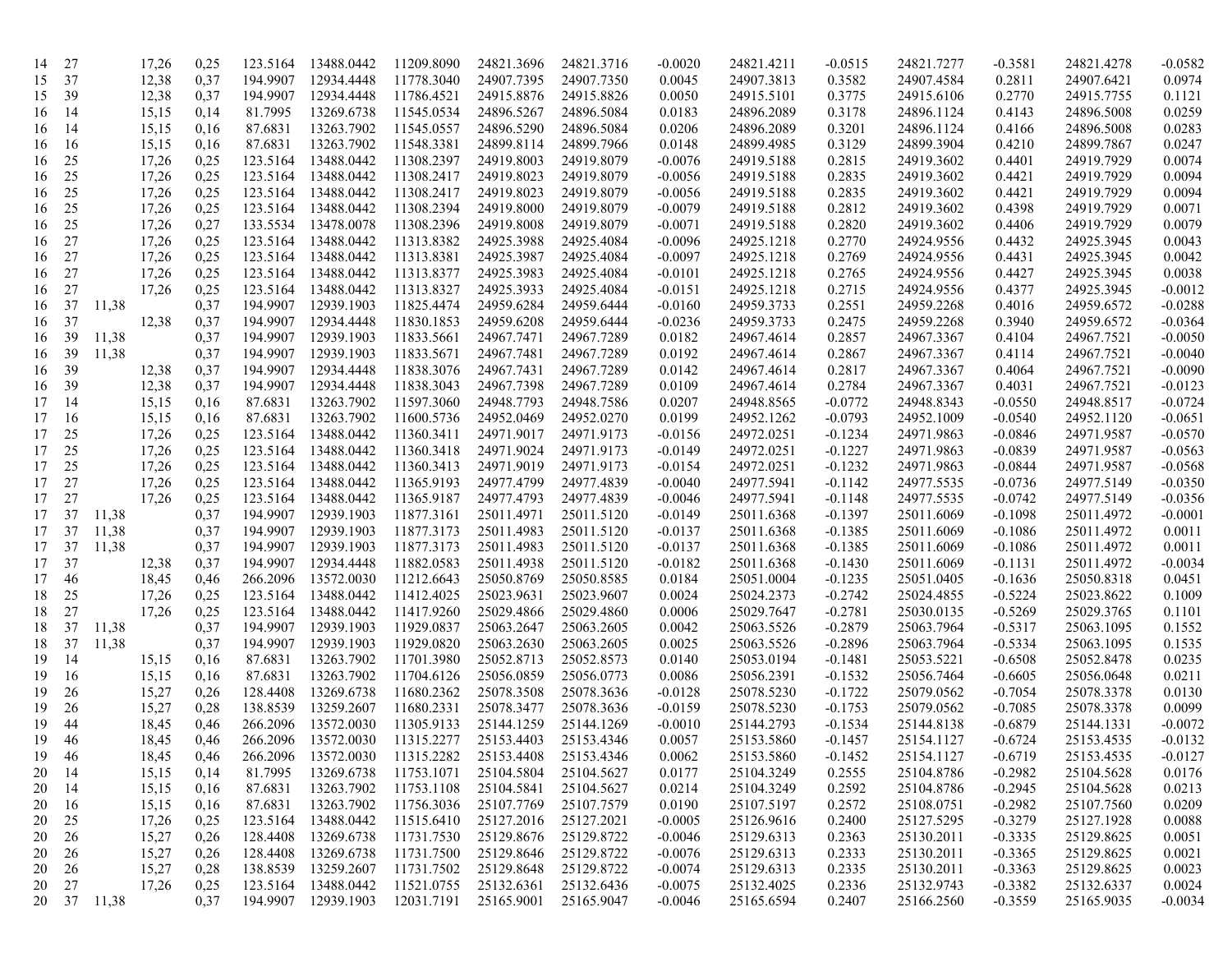| 20       | 37    | 11,38 |       | 0,37 | 194.9907 | 12939.1903          | 12031.7185 | 25165.8995 | 25165.9047 | $-0.0052$ | 25165.6594 | 0.2401    | 25166.2560 | -0.3565   | 25165.9035 | $-0.0040$ |
|----------|-------|-------|-------|------|----------|---------------------|------------|------------|------------|-----------|------------|-----------|------------|-----------|------------|-----------|
| 20       | 37    | 11,38 |       | 0,37 | 194.9907 | 12939.1903          | 12031.7065 | 25165.8875 | 25165.9047 | $-0.0172$ | 25165.6594 | 0.2281    | 25166.2560 | $-0.3685$ | 25165.9035 | $-0.0160$ |
| 20       | 37    | 11,38 |       | 0,37 | 194.9907 | 12939.1903          | 12031.7054 | 25165.8864 | 25165.9047 | $-0.0183$ | 25165.6594 | 0.2270    | 25166.2560 | $-0.3696$ | 25165.9035 | $-0.0171$ |
| 20       | 37    | 11,38 |       | 0,37 | 194.9907 | 12939.1903          | 12031.7174 | 25165.8984 | 25165.9047 | $-0.0063$ | 25165.6594 | 0.2390    | 25166.2560 | $-0.3576$ | 25165.9035 | $-0.0051$ |
| 20       | 46    |       | 18,45 | 0,46 | 266.2096 | 13572.0030          | 11366.2062 | 25204.4188 | 25204.3592 | 0.0596    | 25204.1092 | 0.3096    | 25204.7320 | $-0.3132$ | 25204.3924 | 0.0264    |
| 21       | 14    |       | 15,15 | 0,16 | 87.6831  | 13263.7902          | 11804.3254 | 25155.7987 | 25155.7967 | 0.0020    | 25155.4732 | 0.3255    | 25155.7547 | 0.0440    | 25155.9097 | $-0.1110$ |
| 21       | 16    |       | 15,15 | 0,16 | 87.6831  | 13263.7902          | 11807.4898 | 25158.9631 | 25158.9646 | $-0.0015$ | 25158.6425 | 0.3206    | 25158.9238 | 0.0393    | 25159.0750 | $-0.1119$ |
| 21       | 25    |       | 17,26 | 0,25 | 123.5164 | 13488.0442          | 11566.6815 | 25178.2421 | 25178.2426 | $-0.0005$ | 25177.9285 | 0.3136    | 25178.2239 | 0.0182    | 25178.3430 | $-0.1009$ |
| 21       | 27    |       | 17,26 | 0,25 | 123.5164 | 13488.0442          | 11572.0778 | 25183.6384 | 25183.6374 | 0.0010    | 25183.3256 | 0.3128    | 25183.6294 | 0.0090    | 25183.7367 | $-0.0983$ |
| 21       | 27    |       | 17,26 | 0,25 | 123.5164 | 13488.0442          | 11572.0786 | 25183.6392 | 25183.6374 | 0.0018    | 25183.3256 | 0.3136    | 25183.6294 | 0.0098    | 25183.7367 | $-0.0975$ |
| 22       | 37    | 11,38 |       | 0,37 | 194.9907 | 12939.1903          | 12132.8648 | 25267.0458 |            |           | 25266.7927 | 0.2531    | 25267.0315 | 0.0143    | 25267.0152 | 0.0306    |
| 22       | 37    | 11,38 |       | 0,37 | 194.9907 | 12939.1903          | 12132.8773 | 25267.0583 |            |           | 25266.7927 | 0.2656    | 25267.0315 | 0.0268    | 25267.0152 | 0.0431    |
| 23       | 37    | 11,38 |       | 0,37 | 194.9907 | 12939.1903          | 12182.7257 | 25316.9067 | 25316.9152 | $-0.0085$ | 25316.7867 | 0.1200    | 25316.9944 | -0.0877   | 25316.7229 | 0.1838    |
| 23       | 37    | 11,38 |       | 0,37 | 194.9907 | 12939.1903          | 12182.7335 | 25316.9145 | 25316.9152 | $-0.0007$ | 25316.7867 | 0.1278    | 25316.9944 | $-0.0799$ | 25316.7229 | 0.1916    |
| 23       | 39    | 11,38 |       | 0,37 | 194.9907 | 12939.1903          | 12190.3688 | 25324.5498 | 25324.5592 | $-0.0094$ | 25324.4021 | 0.1477    | 25324.6493 | $-0.0995$ | 25324.3596 | 0.1902    |
| 23       | 39    | 11,38 |       | 0,37 | 194.9907 | 12939.1903          | 12190.3775 | 25324.5585 | 25324.5592 | $-0.0007$ | 25324.4021 | 0.1564    | 25324.6493 | $-0.0908$ | 25324.3596 | 0.1989    |
| 23       | 44    |       | 18,45 | 0,46 | 266.2096 | 13572.0030          | 11507.1352 | 25345.3478 | 25345.3542 | $-0.0064$ | 25345.1190 | 0.2288    | 25345.4857 | $-0.1379$ | 25345.1432 | 0.2046    |
| 24       | 37    | 11,38 |       | 0,37 | 194.9907 | 12939.1903          | 12231.3713 | 25365.5523 | 25365.5491 | 0.0032    | 25365.9841 | $-0.4318$ | 25366.2574 | $-0.7051$ | 25365.9980 | $-0.4457$ |
| 24       | 44    |       | 18,45 | 0,46 | 266.2096 | 13572.0030          | 11555.0511 | 25393.2637 | 25393.2591 | 0.0046    | 25393.9101 | $-0.6464$ | 25394.2936 | $-1.0299$ | 25394.1538 | $-0.8901$ |
| 25       | 25    |       | 17,26 | 0,25 | 123.5164 | 13488.0442          | 11765.9224 | 25377.4830 | 25377.4813 | 0.0017    | 25377.8021 | $-0.3191$ | 25378.0054 | $-0.5224$ | 25377.7228 | $-0.2398$ |
| 25       | 27    |       | 17,26 | 0,25 | 123.5164 | 13488.0442          | 11771.0907 | 25382.6513 | 25382.6493 | 0.0020    | 25382.9338 | $-0.2825$ | 25383.1458 | $-0.4945$ | 25382.9020 | $-0.2507$ |
| 26       | 16    |       | 15,15 | 0,14 | 81.7995  | 13269.6738          | 12056.3650 | 25407.8383 | 25407.8328 | 0.0055    | 25407.5703 | 0.2680    | 25407.6835 | 0.1548    | 25407.4472 | 0.3911    |
| 26       | 16    |       | 15,15 | 0,16 | 87.6831  | 13263.7902          | 12056.3619 | 25407.8352 | 25407.8328 | 0.0024    | 25407.5703 | 0.2649    | 25407.6835 | 0.1517    | 25407.4472 | 0.3880    |
| 26       | 16    |       | 15,15 | 0,16 | 87.6831  | 13263.7902          | 12056.3618 | 25407.8351 | 25407.8328 | 0.0023    | 25407.5703 | 0.2648    | 25407.6835 | 0.1516    | 25407.4472 | 0.3879    |
| 26       | 25    |       | 17,26 | 0,25 | 123.5164 | 13488.0442          | 11814.3200 | 25425.8806 | 25425.8861 | $-0.0055$ | 25425.7068 | 0.1738    | 25425.8149 | 0.0657    | 25425.6549 | 0.2257    |
|          | 25    |       | 17,26 | 0,25 | 123.5164 | 13488.0442          | 11814.3106 | 25425.8712 | 25425.8861 | $-0.0149$ | 25425.7068 | 0.1644    | 25425.8149 | 0.0563    | 25425.6549 | 0.2163    |
| 26<br>26 | 26    |       | 15,27 | 0,26 | 128.4408 | 13269.6738          | 12030.2500 | 25428.3646 | 25428.3647 | $-0.0001$ | 25428.1969 | 0.1677    | 25428.3038 | 0.0608    | 25428.1539 | 0.2107    |
| 26       | 27    |       | 17,26 | 0,25 | 123.5164 | 13488.0442          | 11819.3877 | 25430.9483 | 25430.9375 | 0.0108    | 25430.7815 | 0.1668    | 25430.8870 | 0.0613    | 25430.7476 | 0.2007    |
|          |       |       |       |      | 123.5164 | 13488.0442          | 11819.3776 | 25430.9382 | 25430.9375 |           | 25430.7815 |           | 25430.8870 |           | 25430.7476 |           |
| 26       | 27    |       | 17,26 | 0,25 |          |                     |            |            |            | 0.0007    |            | 0.1567    |            | 0.0512    |            | 0.1906    |
| 26       | 28    |       | 15,27 | 0,26 | 128.4408 | 13269.6738          | 12035.5063 | 25433.6209 | 25433.6042 | 0.0167    | 25433.4605 | 0.1604    | 25433.5645 | 0.0564    | 25433.4358 | 0.1851    |
| 27       | 14    |       | 15,15 | 0,16 | 87.6831  | 13263.7902          | 12099.8180 | 25451.2913 | 25451.2991 | $-0.0078$ | 25451.8066 | $-0.5153$ | 25451.8491 | $-0.5578$ | 25451.5220 | $-0.2307$ |
| 27       | 16    |       | 15,15 | 0,14 | 81.7995  | 13269.6738          | 12102.7770 | 25454.2503 | 25454.2599 | $-0.0096$ | 25454.7608 | $-0.5105$ | 25454.7954 | $-0.5451$ | 25454.4733 | $-0.2230$ |
| 27       | 16    |       | 15,15 | 0,14 | 81.7995  | 13269.6738          | 12102.7790 | 25454.2523 | 25454.2599 | $-0.0076$ | 25454.7608 | $-0.5085$ | 25454.7954 | $-0.5431$ | 25454.4733 | $-0.2210$ |
| 27       | 16    |       | 15,15 | 0,16 | 87.6831  | 13263.7902          | 12102.7794 | 25454.2527 | 25454.2599 | $-0.0072$ | 25454.7608 | $-0.5081$ | 25454.7954 | $-0.5427$ | 25454.4733 | $-0.2206$ |
| 27       | 16    |       | 15,15 | 0,16 | 87.6831  | 13263.7902          | 12102.7775 | 25454.2508 | 25454.2599 | $-0.0091$ | 25454.7608 | $-0.5100$ | 25454.7954 | $-0.5446$ | 25454.4733 | $-0.2225$ |
| 27       | 25    |       | 17,26 | 0,25 | 123.5164 | 13488.0442          | 11860.7189 | 25472.2795 | 25472.2754 | 0.0041    | 25472.7363 | $-0.4568$ | 25472.7215 | $-0.4420$ | 25472.4341 | $-0.1546$ |
| 27       | 25    |       | 17,26 | 0,25 | 123.5164 | 13488.0442          | 11860.7220 | 25472.2826 | 25472.2754 | 0.0072    | 25472.7363 | $-0.4537$ | 25472.7215 | $-0.4389$ | 25472.4341 | $-0.1515$ |
| 27       | 26    |       | 15,27 | 0,26 | 128.4408 | 13269.6738          | 12076.6449 | 25474.7595 | 25474.7488 | 0.0107    | 25475.2042 | $-0.4447$ | 25475.1825 | $-0.4230$ | 25474.9006 | $-0.1410$ |
| 27       | 27    |       | 17,26 | 0,25 | 123.5164 | 13488.0442          | 11865.7668 | 25477.3274 | 25477.3162 | 0.0112    | 25477.7659 | $-0.4385$ | 25477.7369 | $-0.4095$ | 25477.4608 | $-0.1334$ |
| 27       | 27    |       | 17,26 | 0,25 | 123.5164 | 13488.0442          | 11865.7637 | 25477.3243 | 25477.3162 | 0.0081    | 25477.7659 | $-0.4416$ | 25477.7369 | $-0.4126$ | 25477.4608 | $-0.1365$ |
| 27       | 27    |       | 17,26 | 0,25 | 123.5164 | 13488.0442          | 11865.7630 | 25477.3236 | 25477.3162 | 0.0074    | 25477.7659 | $-0.4423$ | 25477.7369 | $-0.4133$ | 25477.4608 | $-0.1372$ |
| 27       | 28    |       | 15,27 | 0,26 | 128.4408 | 13269.6738          | 12081.8727 | 25479.9873 | 25479.9773 | 0.0100    | 25480.4211 | $-0.4338$ | 25480.3846 | $-0.3973$ | 25480.1147 | $-0.1274$ |
|          | 27 37 | 11,38 |       | 0,37 | 194.9907 | 12939.1903          | 12373.9401 | 25508.1211 | 25508.1202 | 0.0009    | 25508.5011 | $-0.3800$ | 25508.3809 | $-0.2598$ | 25508.1957 | $-0.0745$ |
| 27       | 37    | 11,38 |       | 0,37 | 194.9907 | 12939.1903          | 12373.9408 | 25508.1218 | 25508.1202 | 0.0016    | 25508.5011 | $-0.3793$ | 25508.3809 | $-0.2591$ | 25508.1957 | $-0.0739$ |
| 27       | 37    |       | 12,38 | 0,37 | 194.9907 | 12934.4448          | 12378.6762 | 25508.1117 | 25508.1202 | $-0.0085$ | 25508.5011 | $-0.3894$ | 25508.3809 | $-0.2692$ | 25508.1957 | $-0.0840$ |
| 27       | 39    |       | 12,38 | 0,37 | 194.9907 | 12934.4448          | 12385.9337 | 25515.3692 | 25515.3916 | $-0.0224$ | 25515.7562 | $-0.3870$ | 25515.6130 | $-0.2438$ | 25515.4558 | $-0.0866$ |
| 28       | 25    |       | 17,26 | 0,25 | 123.5164 | 13488.0442          | 11907.2591 | 25518.8197 | 25518.8094 | 0.0103    | 25518.8578 | $-0.0381$ | 25518.8617 | $-0.0420$ | 25518.6598 | 0.1600    |
| 28       | 25    |       | 17,26 | 0,25 | 123.5164 | 13488.0442          | 11907.2590 | 25518.8196 | 25518.8094 | 0.0102    | 25518.8578 | $-0.0382$ | 25518.8617 | $-0.0421$ | 25518.6598 | 0.1599    |
| 28       | 27    |       | 17,26 | 0,25 | 123.5164 | 13488.0442          | 11912.2328 | 25523.7934 | 25523.7951 | $-0.0017$ | 25523.8407 | $-0.0473$ | 25523.8180 | $-0.0246$ | 25523.6440 | 0.1494    |
| 28       | 27    |       | 17,26 | 0,25 | 123.5164 | 13488.0442          | 11912.2308 | 25523.7914 | 25523.7951 | $-0.0037$ | 25523.8407 | $-0.0493$ | 25523.8180 | $-0.0266$ | 25523.6440 | 0.1474    |
| 28       | 27    |       | 17,26 | 0,25 | 123.5164 | 13488.0442          | 11912.2302 | 25523.7908 | 25523.7951 | $-0.0043$ | 25523.8407 | $-0.0499$ | 25523.8180 | $-0.0272$ | 25523.6440 | 0.1468    |
|          | 28 37 | 11,38 |       | 0,37 | 194.9907 | 12939.1903          | 12420.0826 | 25554.2636 | 25554.2611 | 0.0025    | 25554.2898 | $-0.0262$ | 25554.0974 | 0.1662    | 25554.1085 | 0.1551    |
|          | 28 37 |       | 12,38 | 0,37 |          | 194.9907 12934.4448 | 12424.8207 | 25554.2562 | 25554.2611 | $-0.0049$ | 25554.2898 | $-0.0336$ | 25554.0974 | 0.1588    | 25554.1085 | 0.1477    |